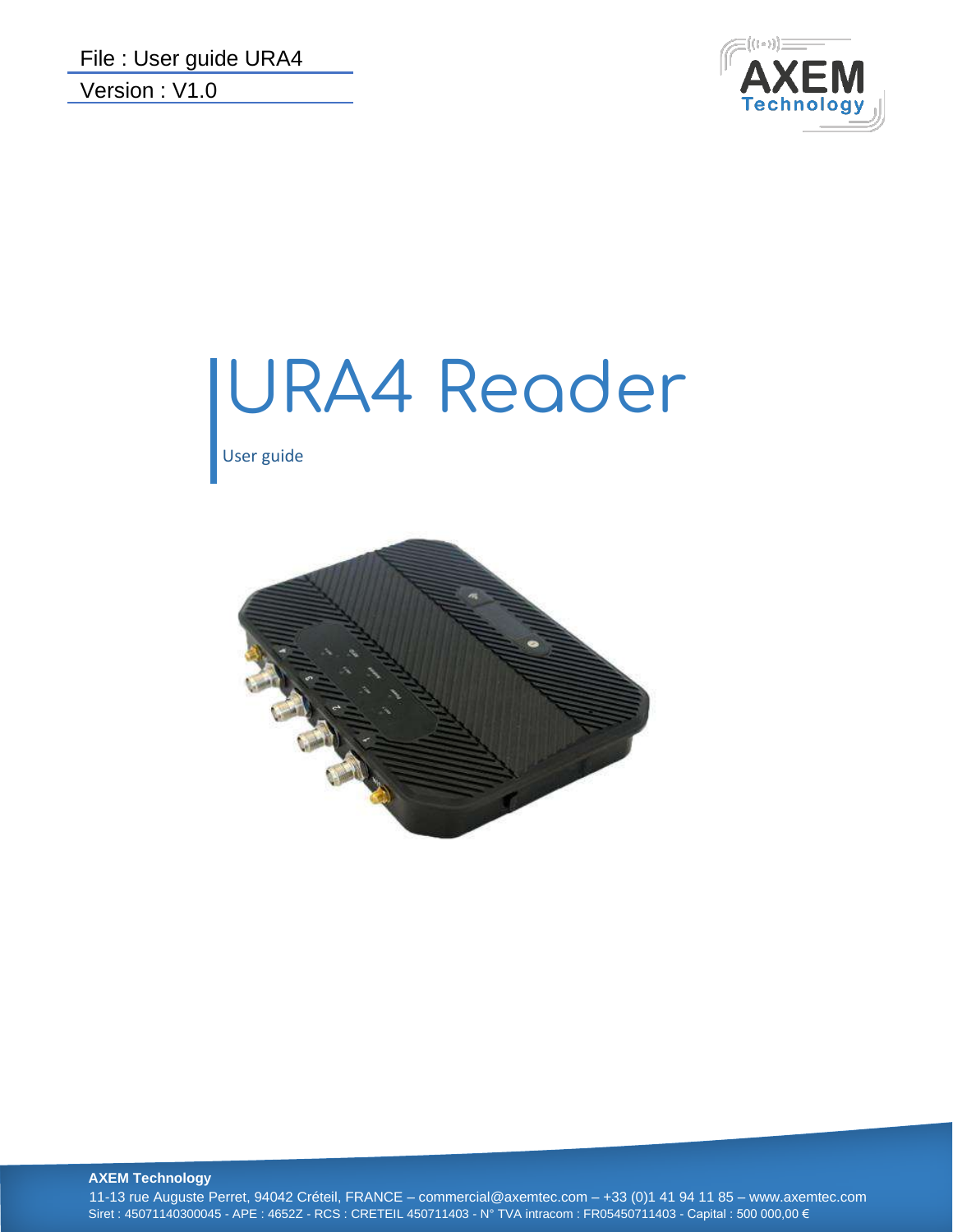

# Table of content

|    | 1.1   |  |
|----|-------|--|
|    | 1.2   |  |
|    | 1.3   |  |
| 2. |       |  |
|    | 2.1.  |  |
| 3. |       |  |
|    | 3.1.  |  |
|    | 3.2.  |  |
|    | 3.3.  |  |
|    | 3.4.  |  |
|    | 3.5.  |  |
|    | 3.6.  |  |
|    | 3.7.  |  |
|    | 3.8.  |  |
| 4. |       |  |
|    | 4.1.  |  |
|    | 4.2.  |  |
|    | 4.3.  |  |
|    | 4.4.  |  |
|    | 4.5.  |  |
|    | 4.6.  |  |
|    | 4.7.  |  |
|    | 4.8.  |  |
|    | 4.9.  |  |
|    | 4.10. |  |
| 5. |       |  |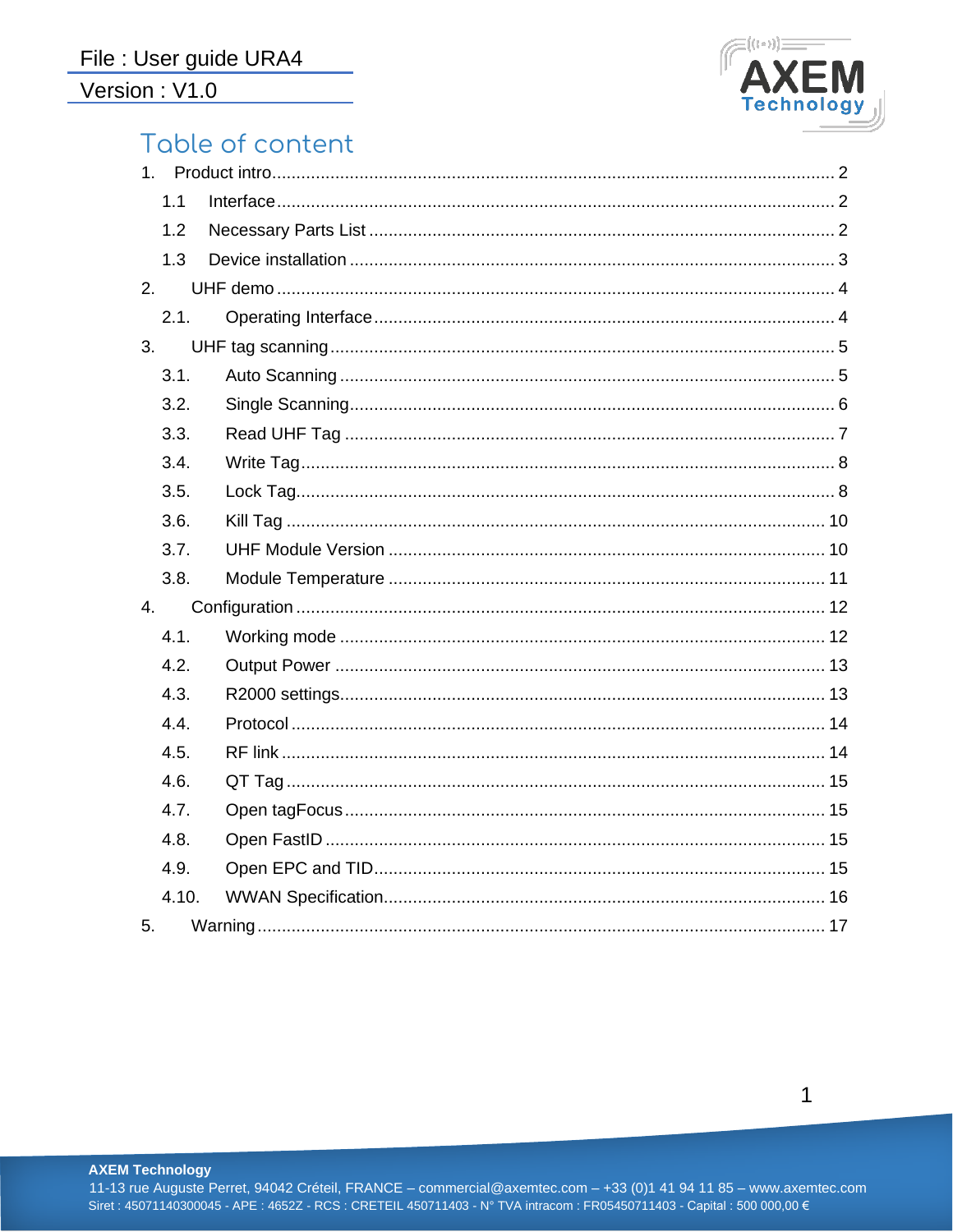

# <span id="page-2-0"></span>**1. Production introduction**

## 1.1 Interface

<span id="page-2-1"></span>



#### 1.2 Necessary Parts List

<span id="page-2-2"></span>

|   | URA4 reader, 12V power adaptor                                                                                                         |
|---|----------------------------------------------------------------------------------------------------------------------------------------|
| 2 | UHF antenna, 6dBi, 9dBi, 12dBi etc.                                                                                                    |
| 3 | Feeder line, 4x 50 Ohm female TNC (interface on other side needs match<br>with antenna), 2x female SMA ports for WIFI and 4G antennas. |
|   | RJ45 Ethernet cable                                                                                                                    |
| 5 | <b>HDMI</b> cable                                                                                                                      |
| 6 | 4G external antenna                                                                                                                    |
|   | WIFI external antenna                                                                                                                  |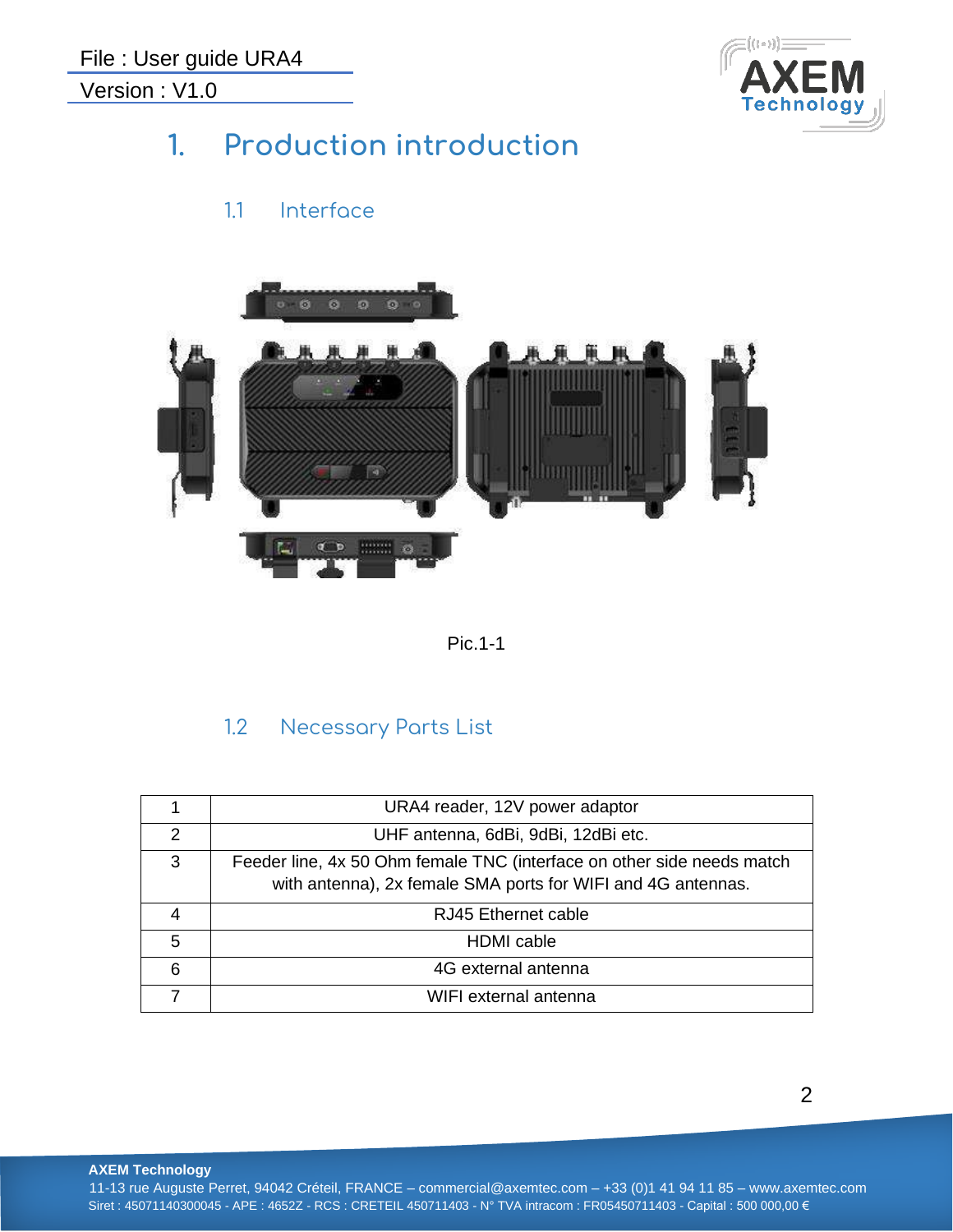

#### 1.3 Device installation

<span id="page-3-0"></span>URA4 reader adopts Android operating system, it can be connected with Internet through RJ45, WIFI and 4G etc. And connect with monitor through HDMI cable.

Developer could use USB cable to connect device with PC for developing application, device could also be connected with PC through serial port cable. USB-A ports are present to connect input devices (keyboard, mouse, touch screen...) dedicated to navigation on the URA4. The USB-C port can be used to control the player from a PC via a COM port.



Pic.3-1

3

**AXEM Technology**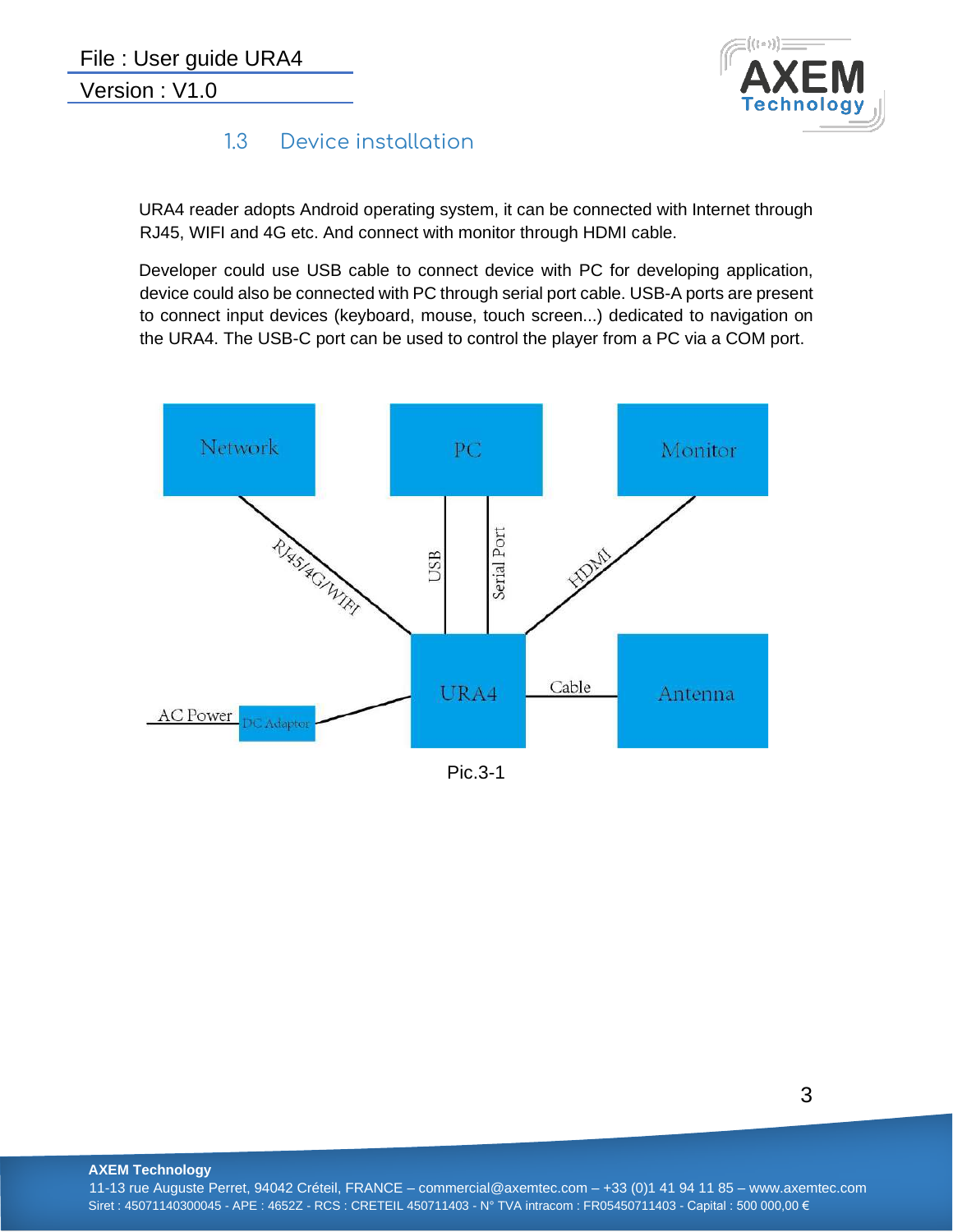

# <span id="page-4-0"></span>**2. UHF demo**

2.1. Operating Interface

<span id="page-4-1"></span>

Pic.4-1

Connect monitor through power cable to switch on device. Click demo\_uhf icon to enter demo as Pic.4-1, UHF module will initiate as Pic.4-2, if no error messages appear, then initiation process has been successfully finished. "init. fail" means UHF module failed to initiate, need to exit application and repeat operation. If initiation cannot successfully finish, contact technical support for help.



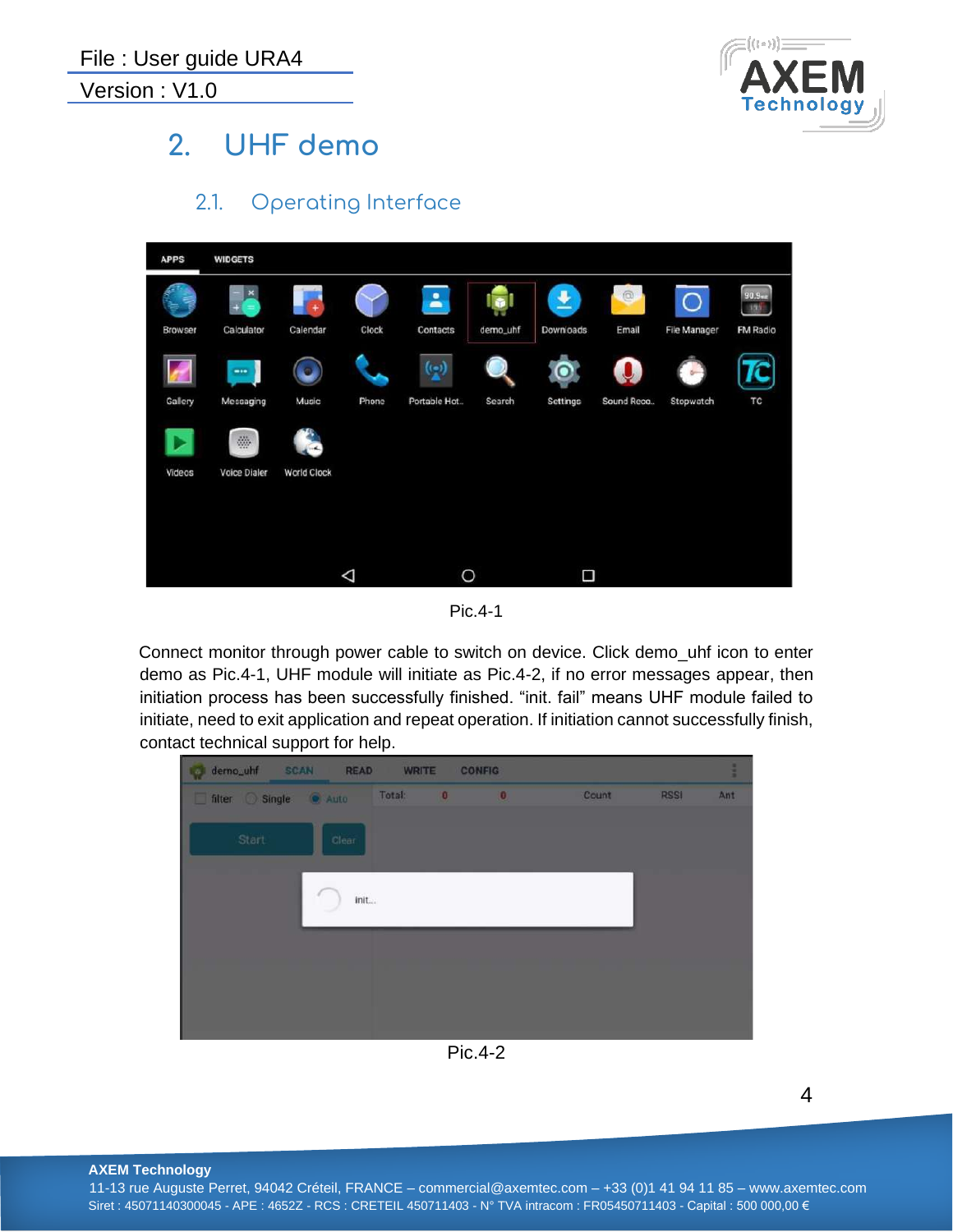

# <span id="page-5-0"></span>**3. UHF tag scanning**

Click SCAN on top of navigation bar to enter tags reading page.

#### <span id="page-5-1"></span>3.1. Auto Scanning

Select "Auto", then click "Start" button to start tags scanning circularly, the information such as EPC or TID, Count, RSSI and Ant. number. As Pic.5-1.

"filter" button can be used to setup tag which has been filtered, user could setup address, data length to filter tags. EPC, TID and USER areas can be selected, setup data length to 0 and clear EPC list, then click "Setup" to confirm in Pic.5-2.

| demo_uhf<br><b>SCAN</b> | <b>READ</b> | <b>WRITE</b>                                         |    | <b>CONFIG</b> |             |             |     |
|-------------------------|-------------|------------------------------------------------------|----|---------------|-------------|-------------|-----|
| Single<br>filter        | Auto        | Total:                                               | 58 | 61            | Count       | <b>RSSI</b> | Ant |
|                         |             | E2005157881801812330261F                             |    |               | h           | $-59.80$    | 1   |
| <b>Start</b>            | Clear       | E2005157881801671890526F                             |    |               |             | $-56.90$    |     |
|                         |             | E20051578818018121803368                             |    |               |             | $-54.70$    |     |
|                         |             | E20051578818016723702276<br>E20051578818018122802BC1 |    |               |             | $-50.90$    |     |
|                         |             |                                                      |    |               | ۹           | $-53.80$    |     |
|                         |             | E2005157881801812800047B                             |    |               | $\mathbf 1$ | $-64.20$    | 1   |
|                         |             | E20051578818016719504E2A                             |    |               | ۹           | $-55.70$    |     |
|                         |             | E20051578818016723602433                             |    |               |             | $-51.50$    |     |
|                         |             | E20051578818018113708C70                             |    |               |             | $-54.70$    |     |
|                         |             | E20051578818016721303956                             |    |               |             | $-50.90$    |     |
|                         |             | E20051578818018123402456                             |    |               |             | $-55.70$    |     |
|                         |             | E20051578818016722602BA6                             |    |               |             | $-44.20$    |     |

Pic.5-1

**AXEM Technology**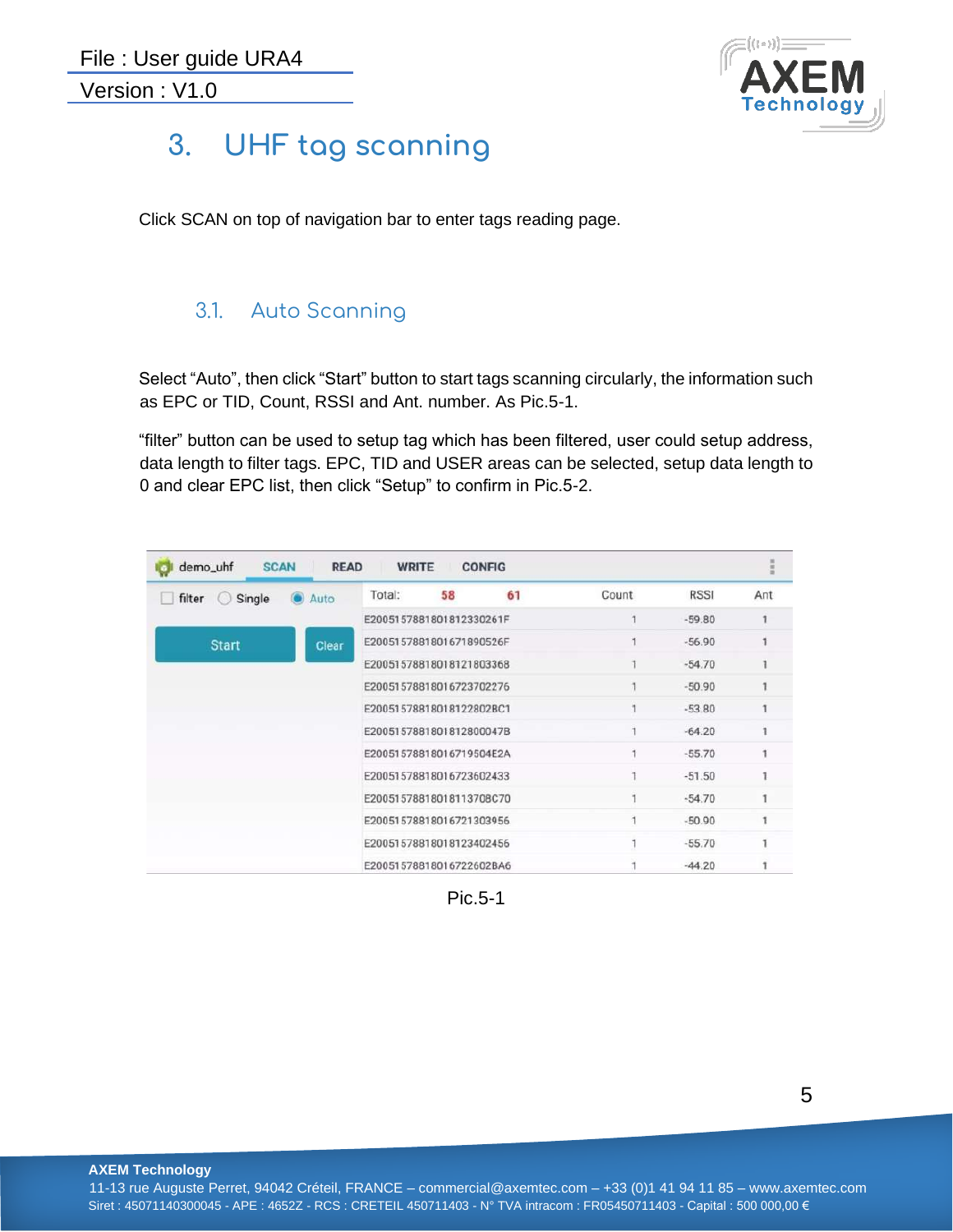#### File : User guide URA4

Version : V1.0



| demo_uhf<br><b>SCAN</b><br><b>READ</b><br><b>WRITE</b><br><b>CONFIG</b> |                          |    |       |             |     |  |  |
|-------------------------------------------------------------------------|--------------------------|----|-------|-------------|-----|--|--|
| $\blacktriangleright$ filter<br>Single<br>Auto                          | 57<br>Total:             | 57 | Count | <b>RSSI</b> | Ant |  |  |
|                                                                         | E20051578818016724301EE9 |    |       | $-55.70$    |     |  |  |
| 32<br>(bit) Len $0$<br>Ptr:<br>(bit)                                    | E20051578818018114708374 |    | Ŧ     | $-50.30$    |     |  |  |
| Data:                                                                   | E20051578818018113708C70 |    |       | $-55.70$    |     |  |  |
| <b>USER</b><br>TID<br>EPC                                               | E20051578818018124201D57 |    | 1     | $-52.90$    |     |  |  |
|                                                                         | E20051578818018122802BC1 |    |       | $-50.90$    |     |  |  |
| <b>Setup</b><br>R2000 module only                                       | E200515788180181252016B4 |    |       | $-55.70$    |     |  |  |
|                                                                         | E20051578818016721303956 |    |       | $-48.70$    |     |  |  |
| <b>Start</b><br>Clear                                                   | E20051578818016722602BA6 |    |       | $-39.50$    |     |  |  |
|                                                                         | E2005157881801671890526F |    |       | $-57.50$    |     |  |  |
|                                                                         | E20051578818016723702276 |    |       | $-47.80$    |     |  |  |
|                                                                         | E20051578818018115507A74 |    |       | $-65.00$    |     |  |  |
|                                                                         | E20051578818018121803368 |    |       | $-52.90$    |     |  |  |

|--|

## <span id="page-6-0"></span>3.2. Single Scanning

Select "Single" button and click "Start" to start scanning tag, EPC or TID, Count, RSSI and Ant.number will display on right side, as Pic.5-3.

| demo_uhf<br><b>SCAN</b> | <b>READ</b> | <b>WRITE</b> |                          | <b>CONFIG</b> |              |             |                |
|-------------------------|-------------|--------------|--------------------------|---------------|--------------|-------------|----------------|
| Single                  | Auto        | Total:       | $\mathbf{1}$             | 1             | Count        | <b>RSSI</b> | Ant            |
|                         |             |              | E20051578818018124301EFC |               | $\mathbf{1}$ | $-67.80$    | $\overline{1}$ |
| <b>Start</b>            | Clear       |              |                          |               |              |             |                |
|                         |             |              |                          |               |              |             |                |
|                         |             |              |                          |               |              |             |                |
|                         |             |              |                          |               |              |             |                |
|                         |             |              |                          |               |              |             |                |
|                         |             |              |                          |               |              |             |                |
|                         |             |              |                          |               |              |             |                |
|                         |             |              |                          |               |              |             |                |
|                         |             |              |                          |               |              |             |                |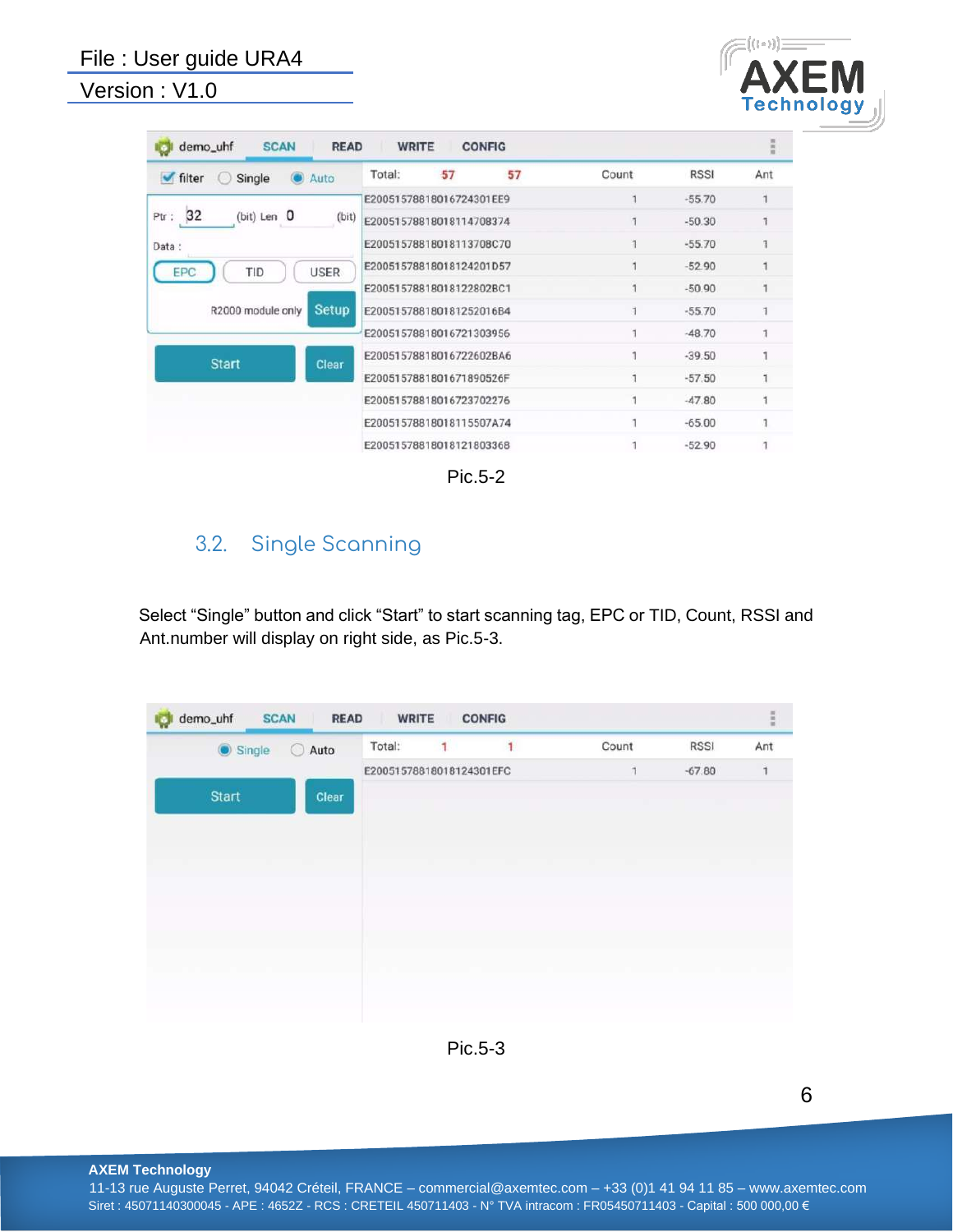

#### 3.3. Read UHF Tag

<span id="page-7-0"></span>Click "READ" on top of navigation bar to enter page of tag reading. User could read data of 4 areas, RESERVED, EPC, TID and USER, setup address and data length, default password is "00000000", click "Read" to read tags in Pic.6-1.

|                      |     | demo_uhf SCAN READ WRITE CONFIG |             | $\frac{1}{2}$ |
|----------------------|-----|---------------------------------|-------------|---------------|
| Ptr: 32              |     | (bit)<br>长度: 0                  |             | (bit)         |
| Data:                |     |                                 |             |               |
|                      | EPC | TID                             | <b>USER</b> |               |
| Bank: RESERVED       |     |                                 |             | ◢             |
| Ptr:                 | O   | (word) Len :                    | 4           | (word)        |
| Access Pwd: 00000000 |     |                                 |             |               |
| Data:                |     |                                 |             |               |
|                      |     | Read                            |             |               |

Pic.6-1

Comment: user could filter tags by setup address, data length and data in EPC, TID and USER areas, select "Enable" button to switch on filter function in Pic.6-2.

|                | demo_uhf SCAN READ WRITE CONFIG |       |              |             | m      |
|----------------|---------------------------------|-------|--------------|-------------|--------|
| filter         |                                 |       |              |             |        |
| $\Box$ Enable  |                                 |       |              |             |        |
| Ptr: 32        |                                 | (bit) | 长度: 0        |             | (bit)  |
| Data:          |                                 |       |              |             |        |
|                | EPC                             | TID   |              | <b>USER</b> |        |
| Bank: RESERVED |                                 |       |              |             | 4      |
| Ptr:           | $\mathbf{0}$                    |       | (word) Len : | 4           | (word) |
|                | Access Pwd: 00000000            |       |              |             |        |
| Data:          |                                 |       |              |             |        |

Pic.6-2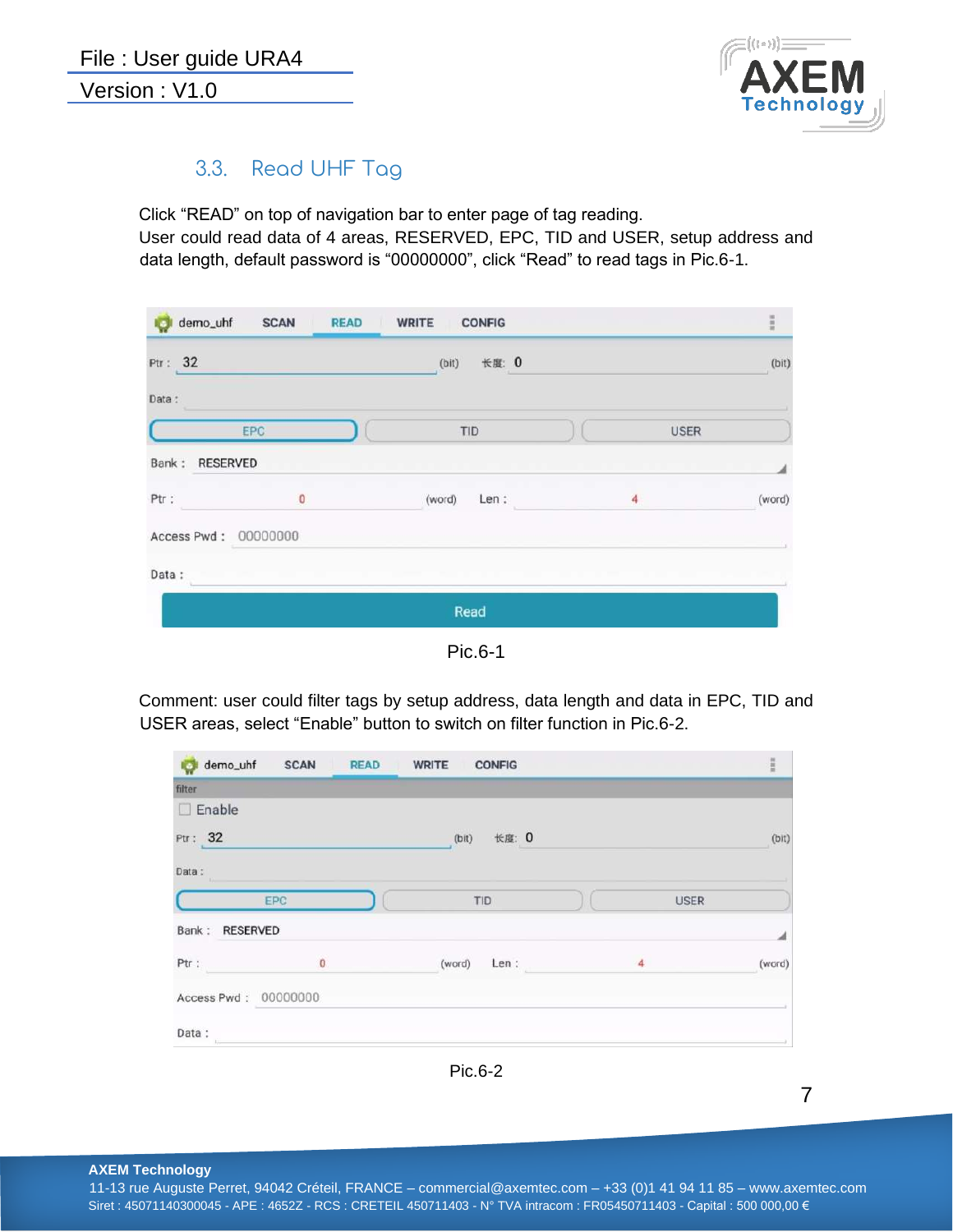

#### <span id="page-8-0"></span>3.4. Write Tag

Click "WRITE" on top of navigation bar to enter tag writing page.

User could write data in RESERVED, EPC and USER areas, setup start address and data length, input access password and data(hex), click "Write Data" to write data in Pic.7-1.

Comment: user could filter tags by setup address, data length and data in EPC, TID and USER areas, select "Enable" button to switch on filter function.

| <b>Lilaule</b>       | demo_uhf SCAN READ                       | WRITE<br><b>CONFIG</b> |             |        |
|----------------------|------------------------------------------|------------------------|-------------|--------|
|                      | Ptr: 32 (bit) 长度 0 (bit)                 |                        |             |        |
| Data:                |                                          |                        |             |        |
|                      | EPC                                      | <b>TID</b>             | <b>USER</b> |        |
| Bank: RESERVED       |                                          |                        |             |        |
| Ptr:                 | 0                                        | (word) Len :           | 4           | (word) |
| Access Pwd: 00000000 |                                          |                        |             |        |
|                      | Write Data: Please enter the stored data |                        |             |        |
|                      |                                          | <b>Write Data</b>      |             |        |

Pic.7-1

## 3.5. Lock Tag

<span id="page-8-1"></span>Click "LOCK" on top of navigation bar to enter tag locking page.

Input access password(DO NOT input default password.), then click column of "Lock Code", it will display window for selecting different methods of locking, click "OK" to generate lock code automatically, then click "Lock" to lock tags in Pic.8-1 and Pic.8-2.

Comment: user could filter tags by setup address, data length and data in EPC, TID and USER areas, select "Enable" button to switch on filter function.

NOTE: If permanent mask has been locked, then it cannot be unlocked. Vice versa.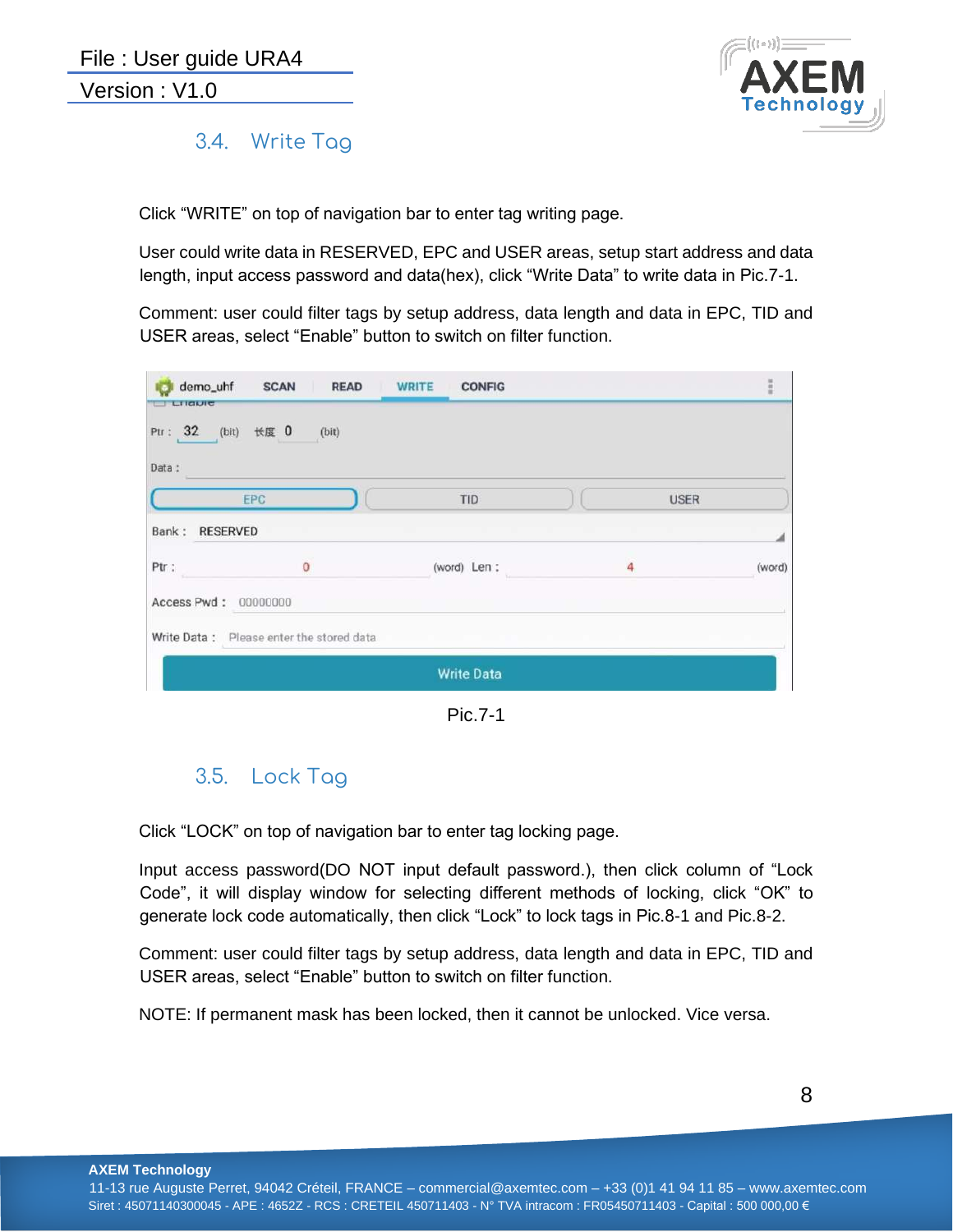# File : User guide URA4

#### Version : V1.0



| demo_uhf<br>O            | <b>SCAN</b>                                | <b>READ</b>                                                                                     | <b>WRITE</b><br><b>CONFIG</b>                                                      | <b>LOCK</b> |             | $\frac{1}{2}$ |
|--------------------------|--------------------------------------------|-------------------------------------------------------------------------------------------------|------------------------------------------------------------------------------------|-------------|-------------|---------------|
| filter                   |                                            |                                                                                                 |                                                                                    |             |             |               |
| Enable<br>w              |                                            |                                                                                                 |                                                                                    |             |             |               |
| Ptr: 32                  |                                            |                                                                                                 | Len $0$<br>(bit)                                                                   |             |             | (bit)         |
| Data:                    |                                            |                                                                                                 |                                                                                    |             |             |               |
|                          |                                            |                                                                                                 |                                                                                    |             |             |               |
|                          | EPC                                        |                                                                                                 | TID                                                                                |             | <b>USER</b> |               |
|                          | Access Pwd: Can't use the default password |                                                                                                 |                                                                                    |             |             |               |
| Lock Code:               |                                            |                                                                                                 |                                                                                    |             |             |               |
|                          |                                            |                                                                                                 | Lock                                                                               |             |             |               |
| the property of the con- |                                            | the contract of the contract of the contract of the contract of the contract of the contract of | the state of the company's product to the control of the control of the control of |             |             |               |

Tips : After permanent lock, unable to unlock;After permanent unlock, not locked

Pic. 8-1

| <b>IC</b> I demo_uhf<br><b>SCAN</b>                                                          | READ<br><b>WRITE</b>                                                                                           | <b>CONFIG</b><br><b>LOCK</b> |             |     |
|----------------------------------------------------------------------------------------------|----------------------------------------------------------------------------------------------------------------|------------------------------|-------------|-----|
| filter<br>$\Box$ Enable<br>Ptr: 32<br>Data:<br><b>EPC</b><br>Access Pwd: Can't<br>Lock Code: | Lock Code:<br>● Open ○ Lock □ Permanent mask<br>Kill:<br>$\sim$<br>Access:<br>EPC:<br>TID:<br>L.<br>USER:<br>m |                              | <b>USER</b> | (b) |
|                                                                                              | Cancel                                                                                                         | OK                           |             |     |
|                                                                                              |                                                                                                                |                              |             |     |

Pic.8-2

**AXEM Technology**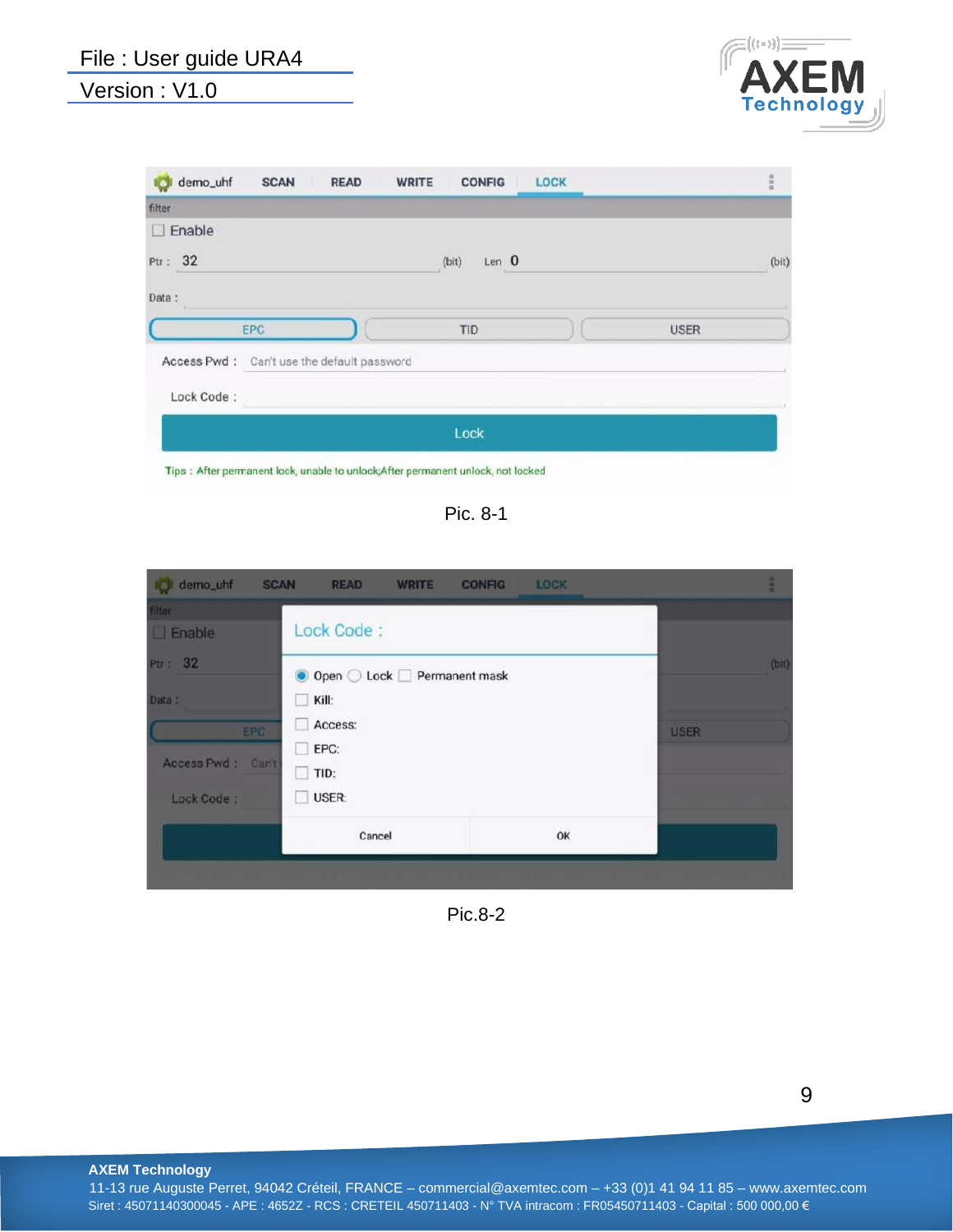

<span id="page-10-0"></span>3.6. Kill Tag

Click "KILL" on top of navigation bar to enter operating page.

Input access password (DO NOT input default password.), click "Kill" button to destroy tags in Pic.9-1.

Comment: user could filter tag by setup address, data length and data for selecting EPC, TID or USER area.

| demo_uhf               | <b>SCAN</b>                                | <b>READ</b> | <b>WRITE</b><br><b>CONFIG</b> | <b>KILL</b> |             |       |
|------------------------|--------------------------------------------|-------------|-------------------------------|-------------|-------------|-------|
| $\blacksquare$ filter  |                                            |             |                               |             |             |       |
| Ptr: 32                |                                            |             | (bit) Len : 96                |             |             | (bit) |
| Data: hexadecimal data |                                            |             |                               |             |             |       |
|                        | EPC                                        |             | <b>TID</b>                    |             | <b>USER</b> |       |
|                        | Access Pwd: Can't use the default password |             |                               |             |             |       |
|                        |                                            |             | Kill                          |             |             |       |
|                        |                                            |             |                               |             |             |       |

Pic.9-1

#### 3.7. UHF Module Version

<span id="page-10-1"></span>Click 3 dots on top right of application and click "About" in list to check version of UHF module in Pic.10-1.

| demo_uhf<br><b>SCAN</b><br>i di | <b>READ</b>  | <b>WRITE</b> |                         | <b>CONFIG</b> |       |             | E   |
|---------------------------------|--------------|--------------|-------------------------|---------------|-------|-------------|-----|
| Single                          | Auto         | Total:       | $\overline{\mathbf{0}}$ | $\mathbf{0}$  | Count | <b>RSSI</b> | Ant |
|                                 |              |              |                         |               |       |             |     |
| Start                           | UHF Version  |              |                         |               |       |             |     |
|                                 | R2000_V8.1.7 |              |                         |               |       |             |     |
|                                 |              |              | Close                   |               |       |             |     |
|                                 |              |              |                         |               |       |             |     |
|                                 |              |              |                         |               |       |             |     |
|                                 |              |              | Pic.10-1                |               |       |             |     |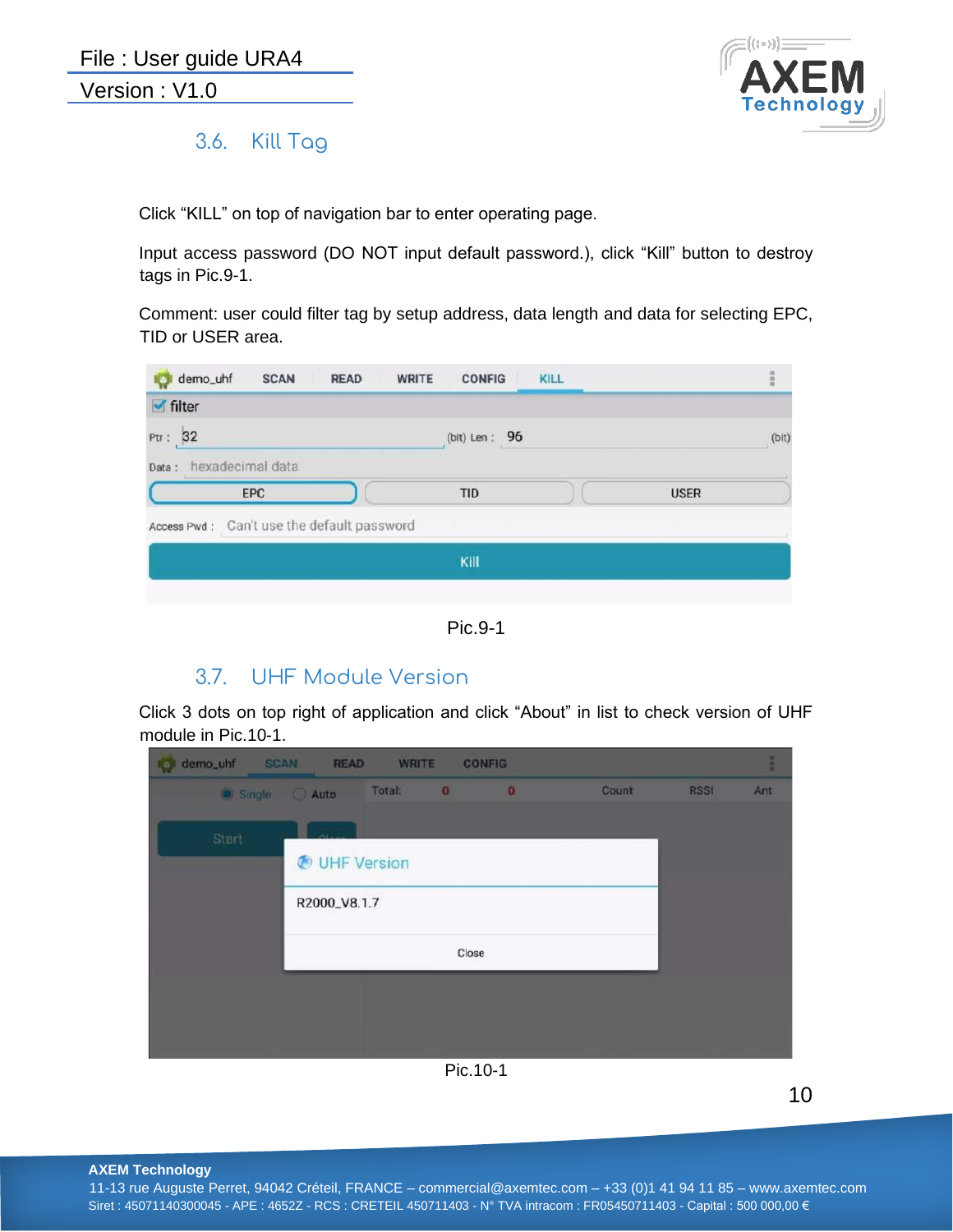

## <span id="page-11-0"></span>3.8. Module Temperature

Click 3 dots on top right of application, click "Module temperature" in list to check UHF module temperature in Pic.11-1.

| demo_uhf<br><b>SCAN</b> | READ                                   | <b>WRITE</b> |                          | <b>CONFIG</b> |       |             | H    |
|-------------------------|----------------------------------------|--------------|--------------------------|---------------|-------|-------------|------|
| Single                  | Auto                                   | Total:       | $\overline{\phantom{a}}$ | $\mathbf{0}$  | Count | <b>RSSI</b> | Ant. |
| Start                   | Module temperature<br>Temperature:31°C |              |                          |               |       |             |      |
|                         |                                        |              | Close                    |               |       |             |      |
|                         |                                        |              |                          |               |       |             |      |

Pic.11-1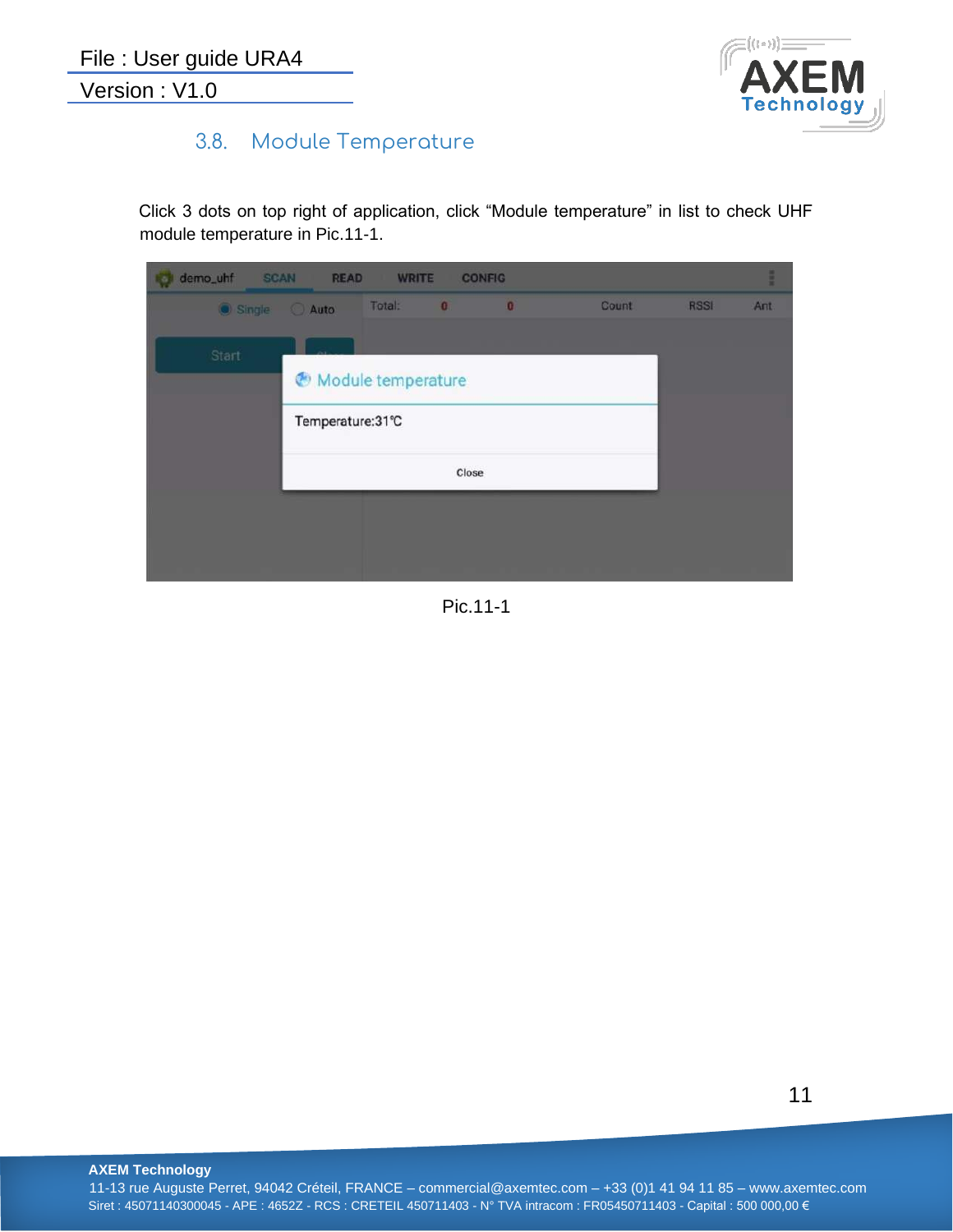

# <span id="page-12-0"></span>**4. Configuration**

Click "CONFIG" on top of navigation bar to enter setup page.

#### 4.1. Working mode

<span id="page-12-1"></span>User could setup a different frequency band for different countries, as Pic.12-1, click "Set Frequency" to confirm frequency band. Click "Get Frequency" to check current frequency band.

| demo_uhf         | <b>SCAN</b><br><b>READ</b><br><b>WRITE</b><br><b>CONFIG</b>                          | 開開業 |
|------------------|--------------------------------------------------------------------------------------|-----|
| Common settings  |                                                                                      |     |
| Working Mode:    | United States Standard(902~928MHz)                                                   |     |
|                  | China Standard(920~925MHz)                                                           |     |
| Output Power:    | China Standard(840~845MHz)                                                           | 3m  |
|                  | ETSI Standard(865~868MHz)                                                            |     |
| R2000 settings   | Fixed Frequency(915MHz)                                                              |     |
| $M$ ANT1<br>ANT5 | United States Standard (902~928MHz)<br><b>MIVTU</b><br><b>PATY T</b><br><b>MITTO</b> |     |
|                  | <b>Get Antenna</b><br>Set Antenna                                                    |     |

Pic.12-1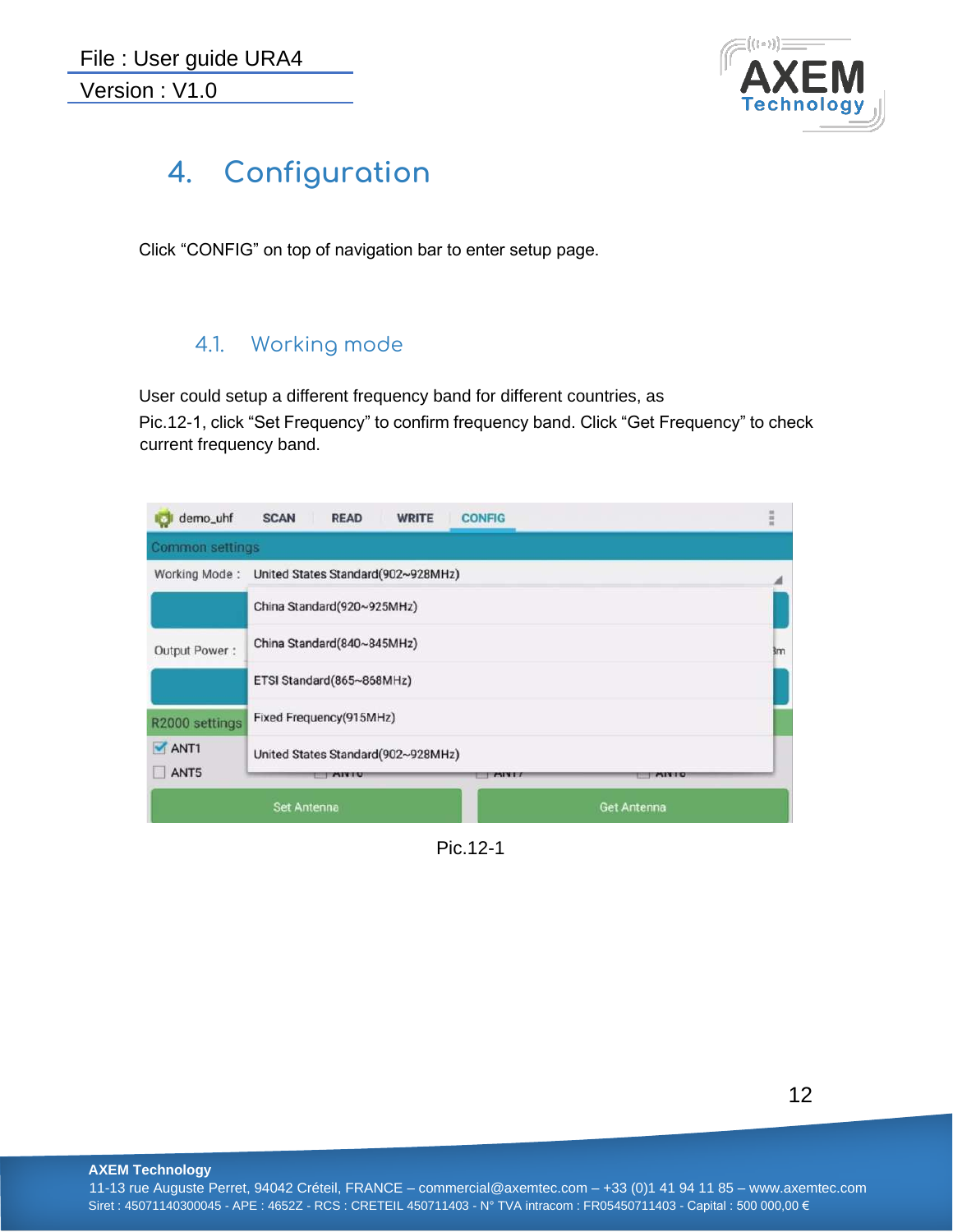

#### 4.2. Output Power

<span id="page-13-0"></span>User could select different output powers from 5 to 30dBm in Pic.12-2, click "Set Power" to confirm setup. Click "Get Power" to get current output power.

| demo_uhf                                         | <b>SCAN</b>          | <b>READ</b> | <b>WRITE</b> | <b>CONFIG</b> |                      | HHH |
|--------------------------------------------------|----------------------|-------------|--------------|---------------|----------------------|-----|
| Common settings                                  |                      |             |              |               |                      |     |
| Working Mode: United States Standard(902~928MHz) |                      |             |              |               |                      |     |
|                                                  | <b>Set Frequency</b> |             |              |               | <b>Get Frequency</b> |     |
| Output Power:                                    | 30                   |             |              |               |                      | dBm |
|                                                  | 26                   |             |              |               |                      |     |
| R2000 settings                                   | 27                   |             |              |               |                      |     |
| ANT1                                             | 28                   |             |              |               |                      |     |
| ANT5<br><b>All</b>                               | 29                   |             |              |               |                      |     |
|                                                  | 20                   |             |              |               |                      |     |

Pic.12-2

#### 4.3. R2000 settings

<span id="page-13-1"></span>Select ANT1-ANT8 to setup antenna, selected antenna will start functioning, unselected antenna will in OFF in Pic.12-3.

Click "Set Antenna" to confirm setup, "Get Antenna" to check current antenna status.

| demo_uhf<br><b>IQ</b> | <b>SCAN</b><br><b>READ</b> | <b>WRITE</b><br><b>CONFIG</b> |                     |  |
|-----------------------|----------------------------|-------------------------------|---------------------|--|
| R2000 settings        |                            |                               |                     |  |
| ANT1                  | ANT <sub>2</sub>           | ANT3                          | ANT4<br>o           |  |
| ANT5                  | ANT6                       | ANT7<br>w                     | ANT8<br>U           |  |
|                       | Set Antenna                |                               | <b>Get Antenna</b>  |  |
| Protocol(Only R2000): | ISO 18000-6C               |                               |                     |  |
|                       |                            | <b>Set Protocol</b>           |                     |  |
| RFLink:               | PR_ASK/Miller4/250KHz      |                               |                     |  |
|                       | Set link parameters        |                               | Get link parameters |  |
|                       |                            | Pic.12-3                      |                     |  |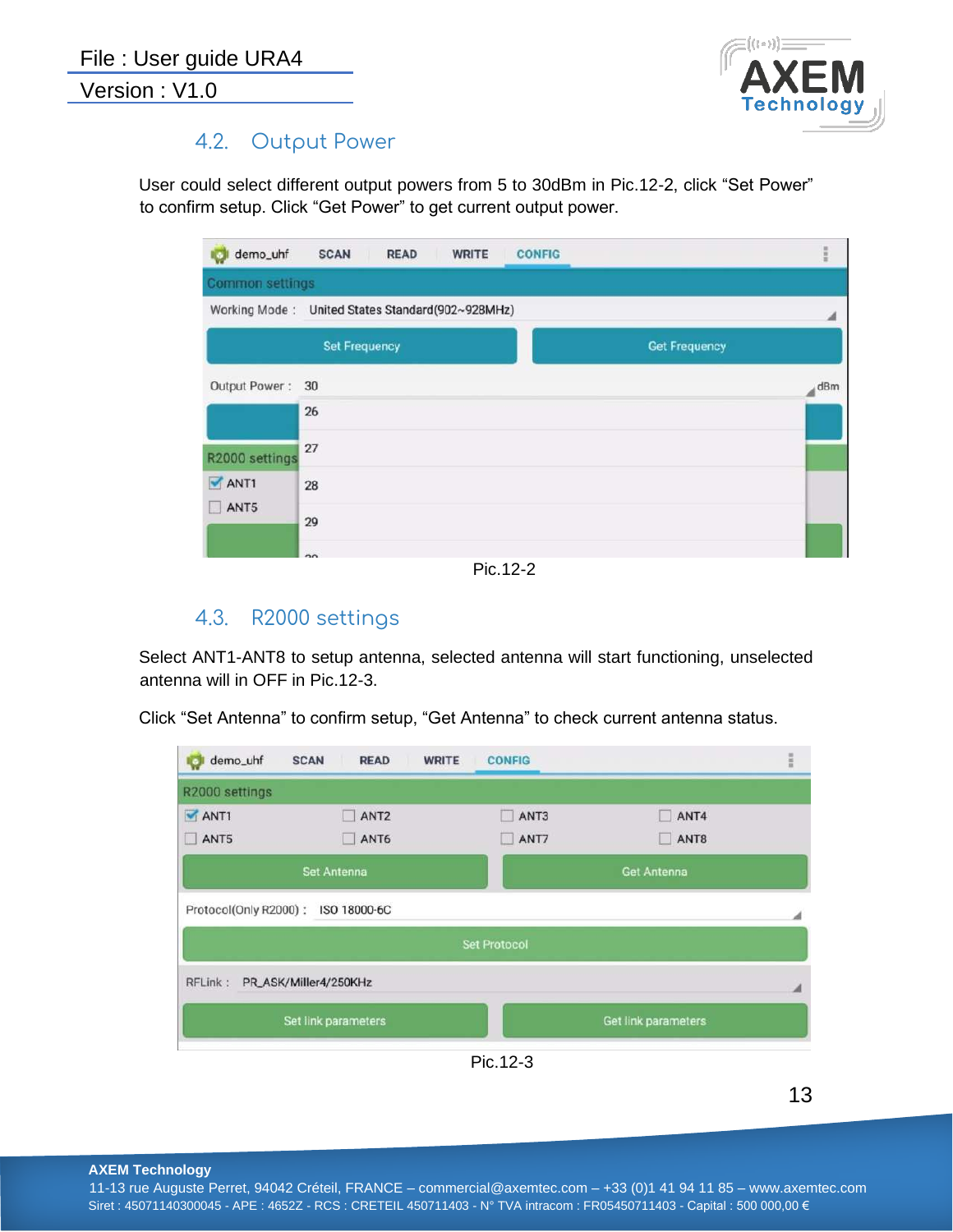

#### 4.4. Protocol

<span id="page-14-0"></span>There are two protocols that can be selected in Pic.12-4, click "Set Protocol" to confirm.

| <b>SCAN</b><br><b>READ</b>            | <b>CONFIG</b> |                     |  |
|---------------------------------------|---------------|---------------------|--|
|                                       |               |                     |  |
| ANT <sub>2</sub><br>m                 | ANT3          | ANT4<br>ïΙ          |  |
| ANT6<br>u                             | ANT7          | ANT8<br>Ħ           |  |
| Set Antenna                           |               | Get Antenna         |  |
| Protocol(Only R2000):<br>ISO 18000-6C |               |                     |  |
| ISO 18000-6C                          |               |                     |  |
| ISO 18000-6D<br>PR_ASK/Mille          |               |                     |  |
| Set link parameters                   |               | Get link parameters |  |
|                                       |               | <b>WRITE</b>        |  |

Pic.12-4

#### 4.5. RF link

<span id="page-14-1"></span>There are four parameters that can be selected in this parameter, as

Pic.12-5. Click "Set link parameter" to confirm, click "Get link parameters" to check current RF link parameters.

|         | <b>Set Protocol</b>     |  |
|---------|-------------------------|--|
| RFLink: | PR_ASK/Miller4/250KHz   |  |
|         | DSB_ASK/FM0/40KHz       |  |
| Find    | PR_ASK/Miller4/250KHz   |  |
|         | PR_ASK/Miller4/300KHz   |  |
|         | Open DSB_ASK/FM0/400KHz |  |
|         | Open the FastID         |  |

Pic.12-5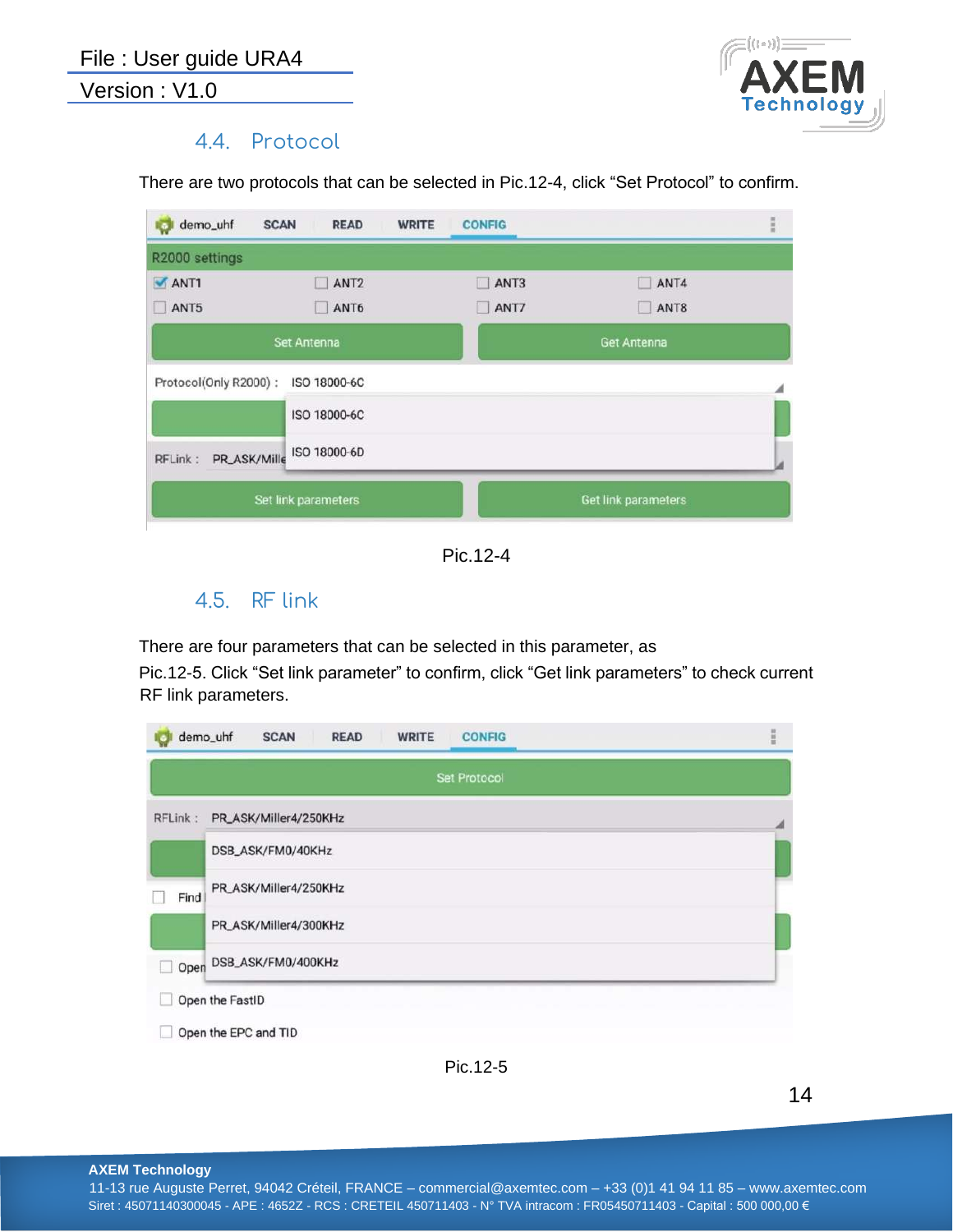

#### <span id="page-15-0"></span>4.6. QT Tag

Select "Set QTPara" to switch ON and OFF hidden areas of QT tag, click "Get QTPara" to check current status.

| demo_uhf<br><b>SCAN</b><br><b>READ</b><br><b>WRITE</b> | <b>HER</b><br><b>CONFIG</b> |  |  |  |
|--------------------------------------------------------|-----------------------------|--|--|--|
|                                                        | <b>Set Protocol</b>         |  |  |  |
| PR_ASK/Miller4/250KHz<br>RFLink:                       |                             |  |  |  |
| Set link parameters                                    | Get link parameters         |  |  |  |
| Find hidden area(QT Tag):                              |                             |  |  |  |
| Set QTPara                                             | Get QTPara                  |  |  |  |
| Open the tagFocus                                      |                             |  |  |  |
| Open the FastID                                        |                             |  |  |  |
| Open the EPC and TID                                   |                             |  |  |  |

Pic.12-6

## <span id="page-15-1"></span>4.7. Open tagFocus

Select ON/OFF of tagFocus in Pic.12-6.

#### <span id="page-15-2"></span>4.8. Open FastID

Select ON/OFF of "Open the EPC and TID" in Pic.12-6.

#### <span id="page-15-3"></span>4.9. Open EPC and TID

Select ON/OFF of "Open the EPC and TID" in Pic.12-6.

15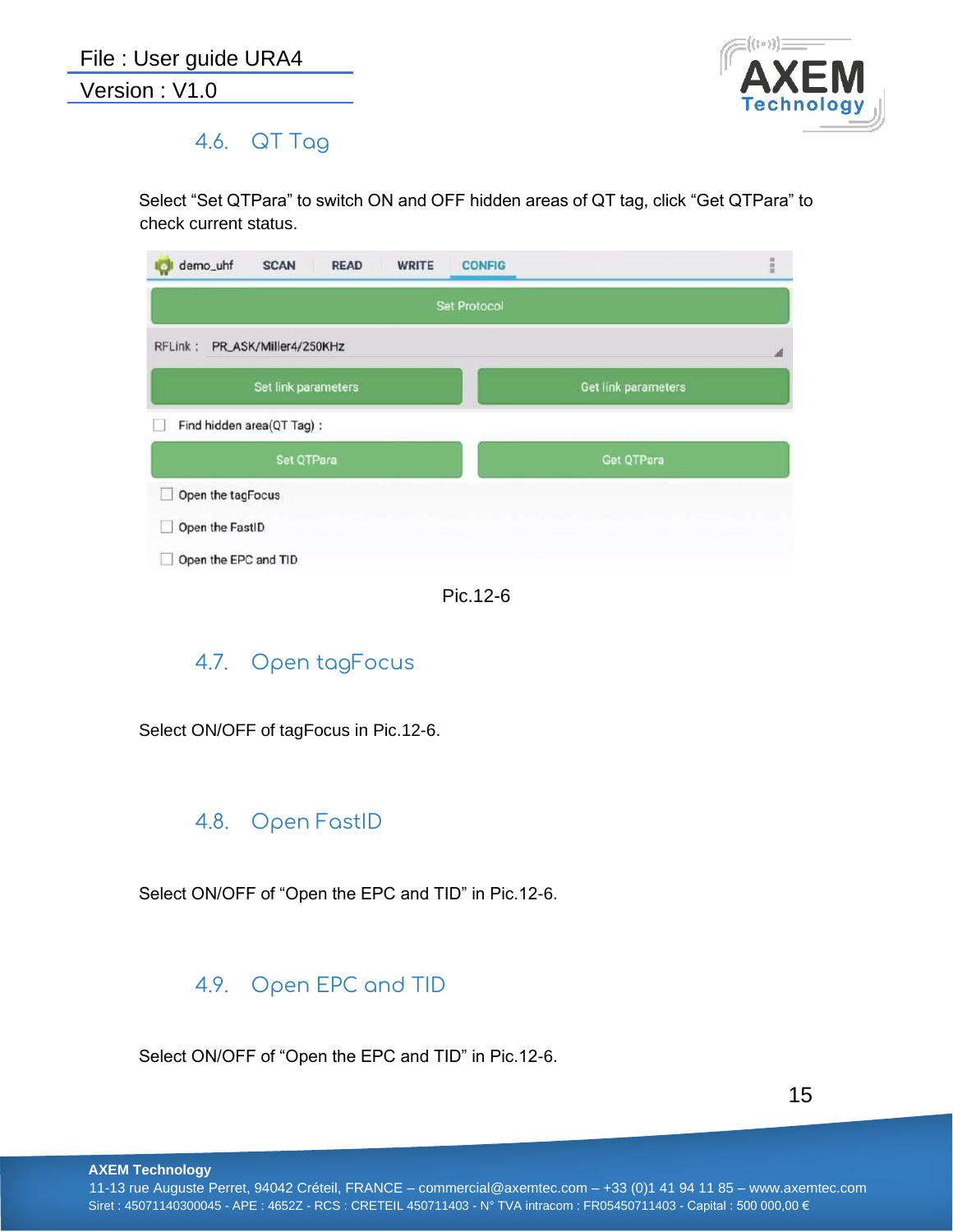

## 4.10. WWAN Specification

<span id="page-16-0"></span>

| <b>WWAN</b> |                         |                               |  |  |
|-------------|-------------------------|-------------------------------|--|--|
|             | <b>Frequency Band</b>   | Maximum output power<br>(dBm) |  |  |
|             | <b>GSM 900</b>          | 33                            |  |  |
|             | GSM 1800                | 32                            |  |  |
|             | UMTS B1/B8              | 22.5                          |  |  |
|             | FDD LTE B1/B3/B7/B8/B20 | 22.5                          |  |  |
|             | <b>WLAN</b>             |                               |  |  |
| Standard    | Frequency               | EIRP Power(dBm)               |  |  |
| 802.11b     | 2.412GHz~2.472GHz       | 15.51                         |  |  |
| 802.11g     | 2.412GHz~2.472GHz       | 11.68                         |  |  |
| 802.11n     | 2.412GHz~2.472GHz       | 10.74                         |  |  |
|             |                         |                               |  |  |
|             | <b>RFID</b>             | ERP Power(dBm)                |  |  |
|             | 865MHz~868MHz           | 27.65                         |  |  |